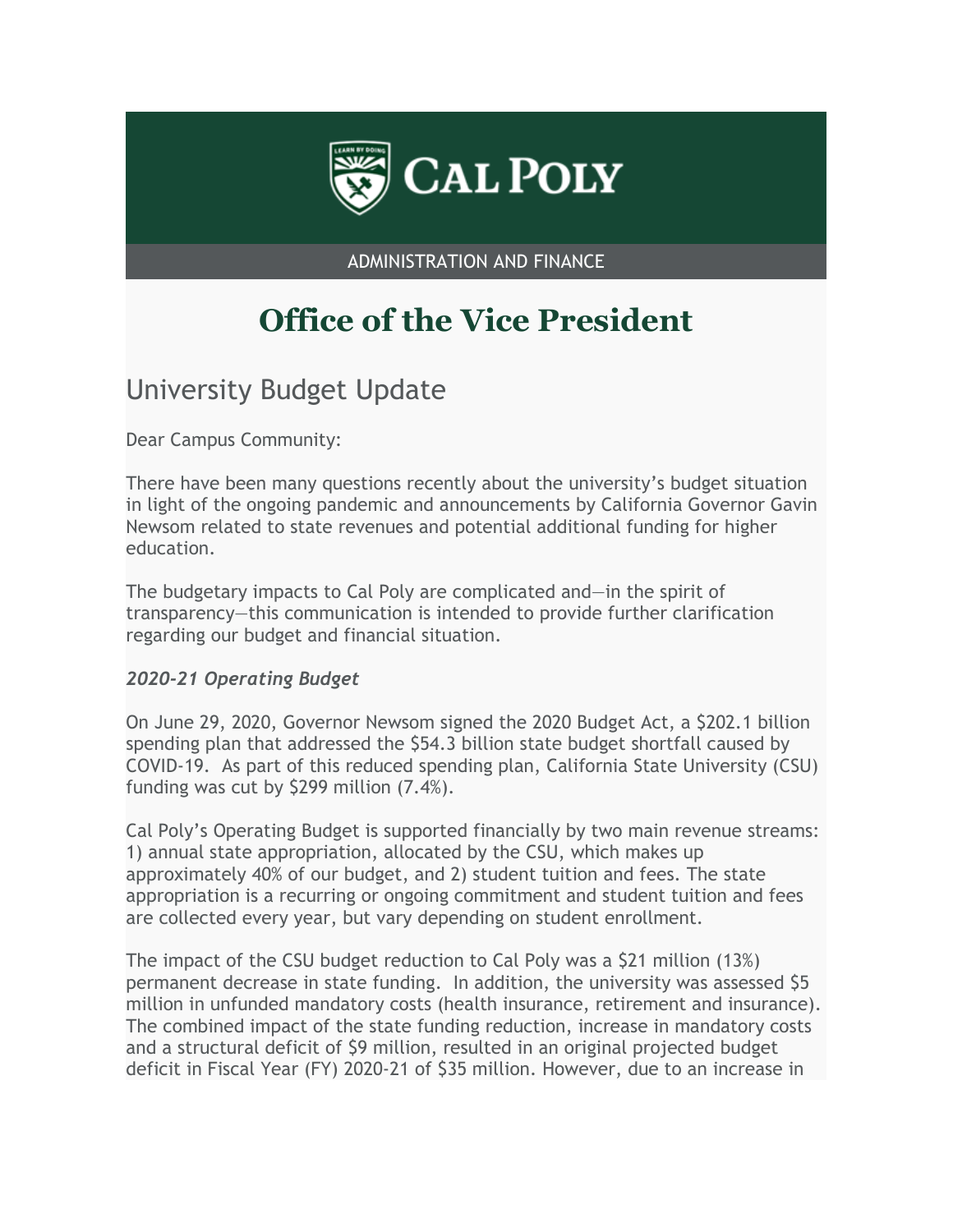projected enrollment, the deficit was revised to \$33.6 million. Overall, this represents 8.3% of the university's operating budget.

In an effort to mitigate the impacts of this substantial budget deficit, the campus implemented several budget strategies, which included campus-wide budget reductions, partial sweep of area carryforwards, centralization of benefits, implementation of an early exit program (EEP) and use of one-time and reserve funds.

The university will address the current year projected deficit through a combination of permanent base budget reductions of \$15.4 million and utilization of one-time funds and reserves of \$18.2 million. Reductions were varied and reduced administrative costs. To be clear, reductions were not across the board with the lowest reductions, less than 5%, occurring in the colleges as we prioritized our core function of teaching and learning / Learn by Doing. Other division reductions ranged from 4%-17%.

The portion of our deficit addressed by the use of reserves and one-time funds remains an ongoing structural deficit going into the 2021-22 year. The university will need to continue to rely on its limited reserves and other budgetary controls to mitigate this deficit. This deficit is significant and will require multiple years to address. Consequently, we remain in the midst of a hiring slow down with careful evaluation of all expenditures both recurring and one-time.

# *Enterprise and Auxiliary Enterprises*

Cal Poly's enterprise (self-support functions, such as housing and parking) and auxiliary functions (such as the Cal Poly Corporation) are separate from, and not financed by, state appropriations or tuition. Rather, they are supported by revenues, such as room fees, meal plans, parking and retail sales. These operations have been severely impacted by the pandemic.

The Cal Poly Corporation has been forced to furlough and/or lay off employees and must find other resources to enable them to meet their debt service payments and pay for other day-to-day operational costs. University Housing alone incurred a net deficit of \$15.2 million in FY 2019-20. They are projected to end FY 2020-21 in a \$22.8 million deficit for a total of \$38 million.

This deficit will be covered with a loan from either Cal Poly or the CSU. This loan will be fully repaid by University Housing as it returns to normal occupancy levels.

#### *Stimulus Funds*

The stimulus monies allocated to the CSU campuses have been crucial and we are grateful for the assistance. It is important to note that these are one-time monies with spending and reporting limitations similar to any federal grant. The stimulus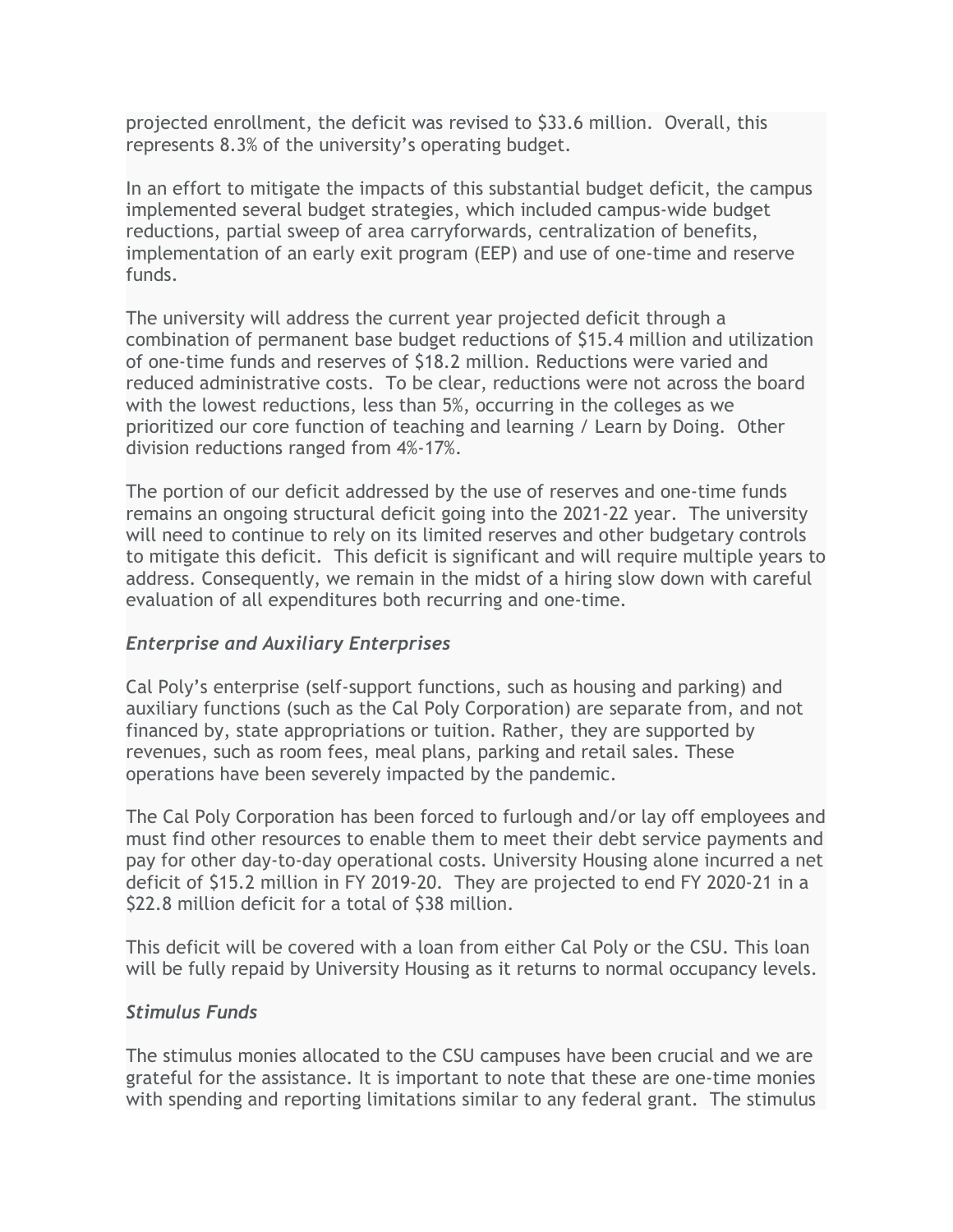allocations have, in significant part, been based upon the number of Pell students at the institution. Without a doubt, institutions with large Pell Grant populations experience costs unique to supporting their students during the pandemic. However, the stimulus funding is not linked to actual revenue losses/expenses experienced by the institution. Nationally, it is recognized that campuses with significant residential populations are experiencing some of the greatest financial distress due to de-densified, on-campus residents and the resulting impact on housing, parking, bookstore and dining operations.

By the end of 2020-21, Cal Poly projects the following estimated COVID related financial impacts to the General Fund, Parking and Housing:

# *Losses/Expenses*

- Revenue loss: \$79.5M
- COVID related costs: \$13M
- *Total losses/expenses: \$92.5M*

#### *CARES Funding*

- CARES Financial Aid Funding (direct payments to students): \$14.2M
- CARES Institutional Support Funding: \$20.7M
- *Total CARES Funding: \$34.9M*

Thus, while federal stimulus monies provide much needed financial relief, the amount received by Cal Poly will be significantly less than the losses incurred.

# *Outlook for 2021-22 Operating Budget*

Governor Newsom recently released his proposed 2021-22 Budget, which included \$144.5 million in new recurring funding and \$225 million in one-time funding for the CSU. The proposed recurring funding is to be allocated as follows:

- \$111.5M for general operating costs (3 percent increase to the CSU state appropriation);
- \$15M for Graduation Initiative (GI) 2025 (Basic Needs Initiative);
- \$15M for student mental health and technology needs;
- \$2M to support a common learning management system (Canvas) across higher education segments; and
- \$1M for enrollment funding for Stanislaus State's Stockton Center.

With this allocation, only \$126.5 million will be distributed for general operating and GI 2025 purposes. The remaining amounts are restricted for specific purposes. It is important to note that this is only the initial step in the State of California's